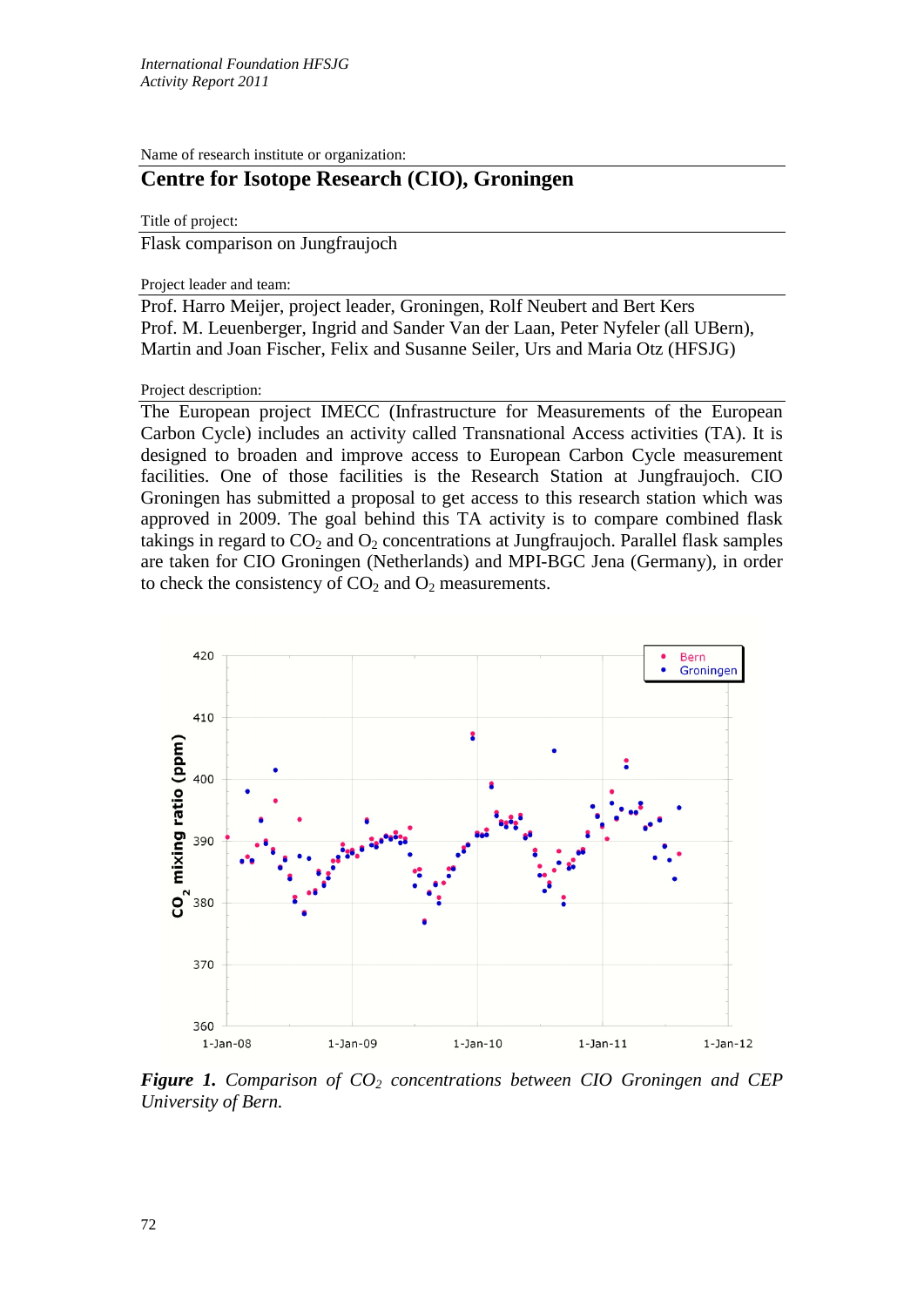

*Figure 2. Comparison of O2/N2 ratios between CIO Groningen and CEP University of Bern.* 

It is obvious from Figure 1, that the agreement for the  $CO<sub>2</sub>$  concentration is fairly good with a mean offset between the laboratories of around 0.5 ppm, Bern values being higher. Even high values (regional or local contamination) deviating signficantly from the background values are in rather good agreement. It is by far worse for  $O_2/N_2$  ratios (Figure 2). The mean difference is rather small with about 20 permeg, Bern values being lower. However, the variation of the difference between the two labs are high of around 40 permeg. This is by far larger as the internal precision (despite the fact the Groningen values are not yet finalized regarding calibration) of both laboratories and points to inhomogenities during the sampling process, flask storage or measuring protocol of flasks. The IMECC project has finished meanwhile but the comparison is still ongoing to learn more about the difficulties of flask takings.

Key words:

Flask measurements, inter-comparison, oxygen and carbon dioxide measurements, Greenhouse gas

Collaborating partners/networks:

IMECC partners

Scientific publications and public outreach 2011:

## **Conference papers**

I.T. van der Laan-Luijkx, S. van der Laan, C. Uglietti, M.F. Schibig and M. Leuenberger, Overview of 10 years of  $CO<sub>2</sub>$  and  $O<sub>2</sub>$  observations at Jungfraujoch, Switzerland, The 16<sup>th</sup> WMO/IAEA Meeting on Carbon Dioxide, Other Greenhouse